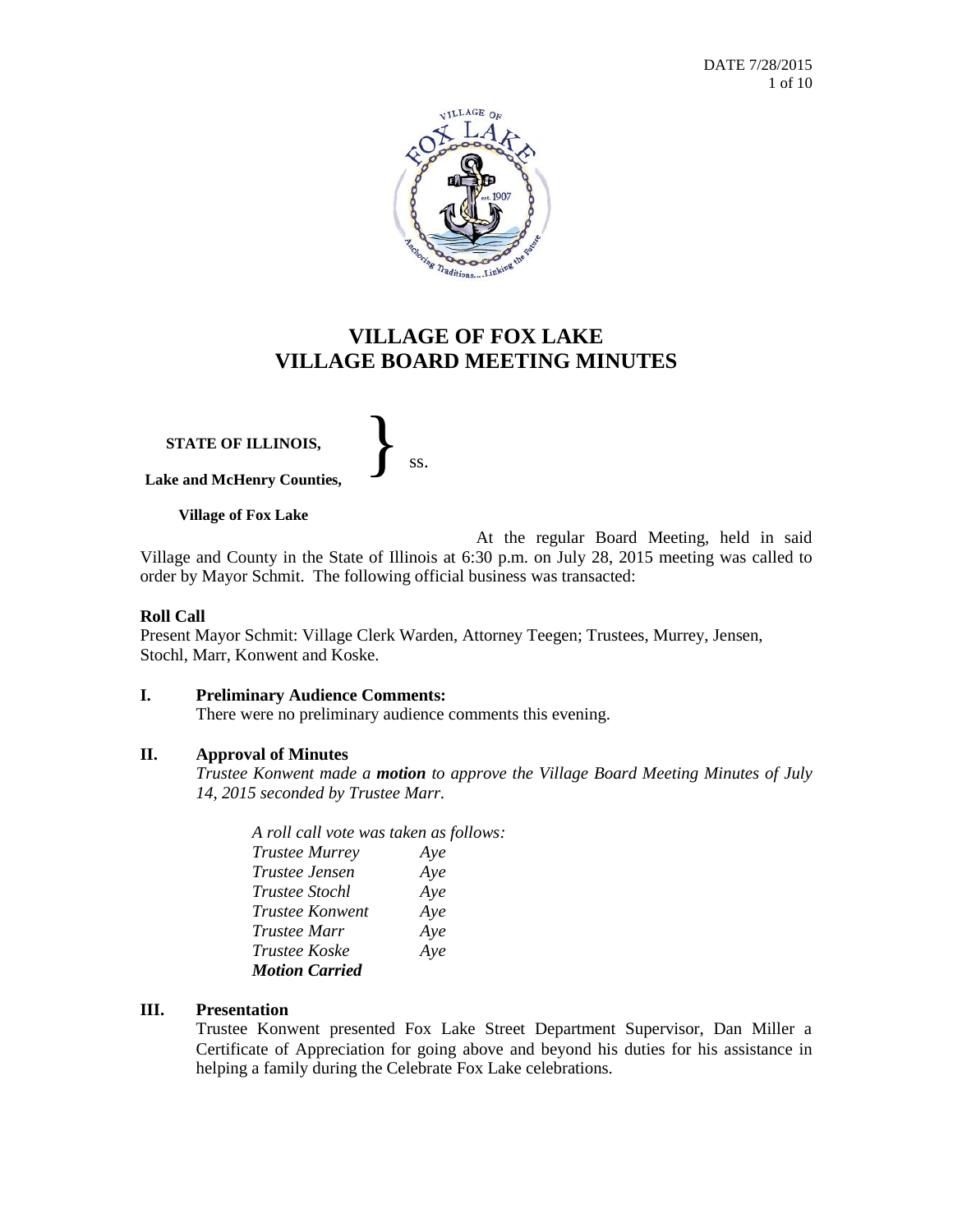#### **IV. Administrator Update**

Anne Marrin stated she would like to present the expenditures, warrants, and transfers for July 28, 2015. She asked if there were any questions. Anne stated if there were no questions there would be a motion to approve this evening under Finance. Trustee Marr stated that he noticed expenditures regarding the Park Grant expenses and asked what the status of that grant was. Anne stated that the status is unknown at this point. The Village did have expenditures that we do have to pay. Anne went on to state that she did speak with the engineers and the architects and had that cost lowered. The Village still has those costs and we did expense those in this year's budget. Anne stated that as far as we know now, the grant is still on hold and we have not heard word from Springfield. Anne closed by stating that there are other issues we are dealing with in regards to Springfield.

Anne stated that Fox Lake as be awarded a grant from the National Safety Council in conjunction with Com Ed for \$9,700.00. Anne stated that this grant will purchase six AED machines for all of our mobile units. Four of those will be going to the Police Department, one to the Sewer Department and one to the Streets Department. We were also able to obtain four CPR mannequins sets for CPR training that is done out of our 911 FoxComm Center.

## **V. Recess to the Committee of the Whole**

*Trustee Murrey made a motion to recess into the Committee of the Whole Meeting at 6:35 p.m., Seconded by Trustee Jensen.*

*A roll call vote was taken as follows: Trustee Murrey Aye Trustee Jensen Aye Trustee Stochl Aye Trustee Konwent Aye Trustee Marr Aye Trustee Koske Aye Motion Carried*

#### **VI. Committee of the Whole A. Finance**

Trustee Stochl stated that we have the first amendment to the development agreement. Trustee Marr asked if we are selling off parcels how does this fit with priority development does and who is accountable and how can we follow through on that accountability. Mayor Schmit stated that it is in the RDA that the sequence was that the hotel was first and then residential. They asked us to amend the agreement that they could build retail long Route 12 and we were very firm that it had to be the right retail for that space that would hinder the tone of that development. Mayor continued by stating that it is written in the RDA that we can stop what we do not want going into that area. Trustee Marr stated that he understand that however, is the new buyer bound by that RDA as well. Trustee Marr asked where is out authority to tell them what they can and cannot build once they are the second buyer. Howard stated that this is a good question. Howard stated that what you are saying is say we give a permit to a reputable company and they then convert it to say a flea market and what prevents them from doing so. Howard went on to state that the property being a PUD, the underlying zoning for the entire project is a PUD, we will be able to have complete and total control over these situations. Howard asked Anne if the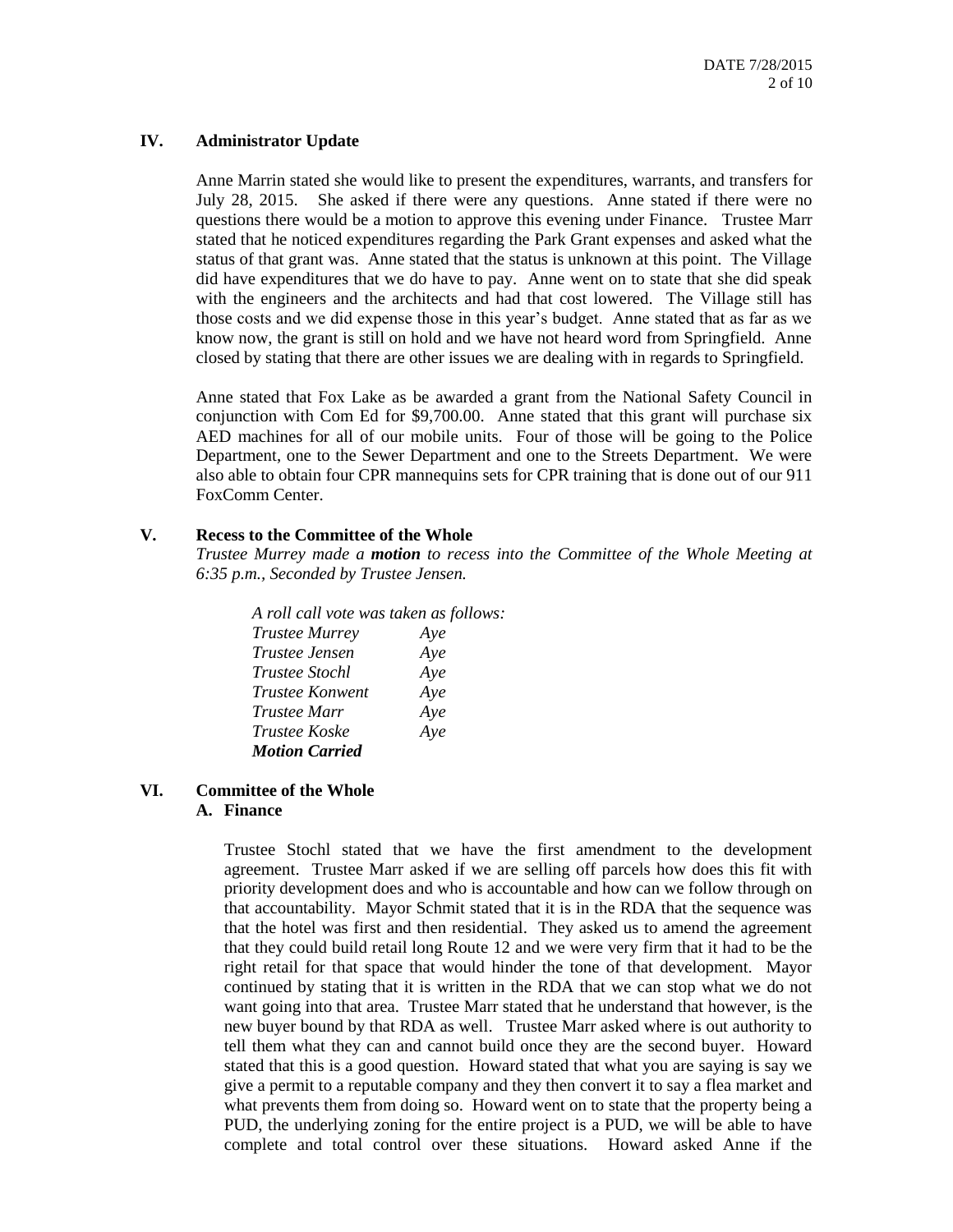Agreement will be recorded. Anne stated that it will be agreed upon to night then it is sent over to them to execute and then sent back to us for recording. Howard stated that we should be mindful of that once we receive an application for that first use and how we go about doing it.

## **B. Building and Zoning**

Trustee Marr stated that he will be making a motion on subbing out our plumbing inspections services. Trustee Stochl asked if we had searched out other Plumbing inspectors to see if they would be interested in subcontracting the inspections. Community Development Director Donavan Day stated that they had contacted several local plumbing inspectors and other municipalities to see who they used and we found wither they were not interested or they had restricted times on when they could conduct the inspections. There was then discussion amongst the Board regarding comparison cost, fees and scheduling for the inspections.

Trustee Marr stated that he is seeking a motion for an Outdoor Music application for the Chamber of Commerce at 71 Nippersink Blvd. He asked if there were any questions. There were none.

Trustee Marr stated that he is seeking a motion for three Façade Improvement Grants: Channel Inn- 89 E. Grand Ave, State Farm Insurance- 42 E. Grand Avenue, and Scholar Warrior Martial Arts – 5 & 7 S. Route 12. He asked the Board if there were any questions. Trustee Koske asked when do businesses owners have to ask for the Façade Improvement grant, before the project or after the work is complete. Trustee Marr stated we are in the mist of rewriting the Façade Improvement program. He stated that there was a spirited discussion at the Façade Improvement committee meeting and this topic. Trustee Marr stated that it came back that there was latitude at this time but according the Village manager we will most likely be receiving Federal fund towards this program in the future and once that is place we will have to run the program by their criteria and procedures.

# **C. Parks and Recreation**

Trustee Koske went through the following events and programs in the Village. All events and programs can be found on the Village website at foxlake.org

- The fundraiser for Venetian night was a phenomenal success. Many thanks to The Co-Chairs of the event, Chris Valenziano and thanks to Mario Martinez of Dockers for hosting the event. In the 3 hour block of time, we raised \$20,500.00!
- Fox Lake's 8th Annual Venetian Night, is August 1, 2015 6:00 p.m. Boat Parade begins at 7:30 p.m. and Fireworks Finale is at dusk or around 9:30p.m. This year's Theme: "A ZOMBIE Apocalypse on the Chain!"
- The 18th Annual Cardboard Boat Race is on Sunday, August 16th at the Lakefront Park and is sponsored by the Parks Department & Leinenkugal. On-site registration begins at 8 am and the racing begins at noon! There will be vendors, food, music and games! There will be many opportunities to win items courtesy of The Loop & WKQX, who will be on hand.
- Grant Township & the Parks Department will be hosting our Senior Friends for Bingo & Pizza on Thursday, August 20th at Timber Oaks Apartments. Swimming is available at 10:30 a.m. Lunch will be served at 11:30 a.m. and Bingo will be played after. Call Grant Township or the Parks and Recreation Dept. to register.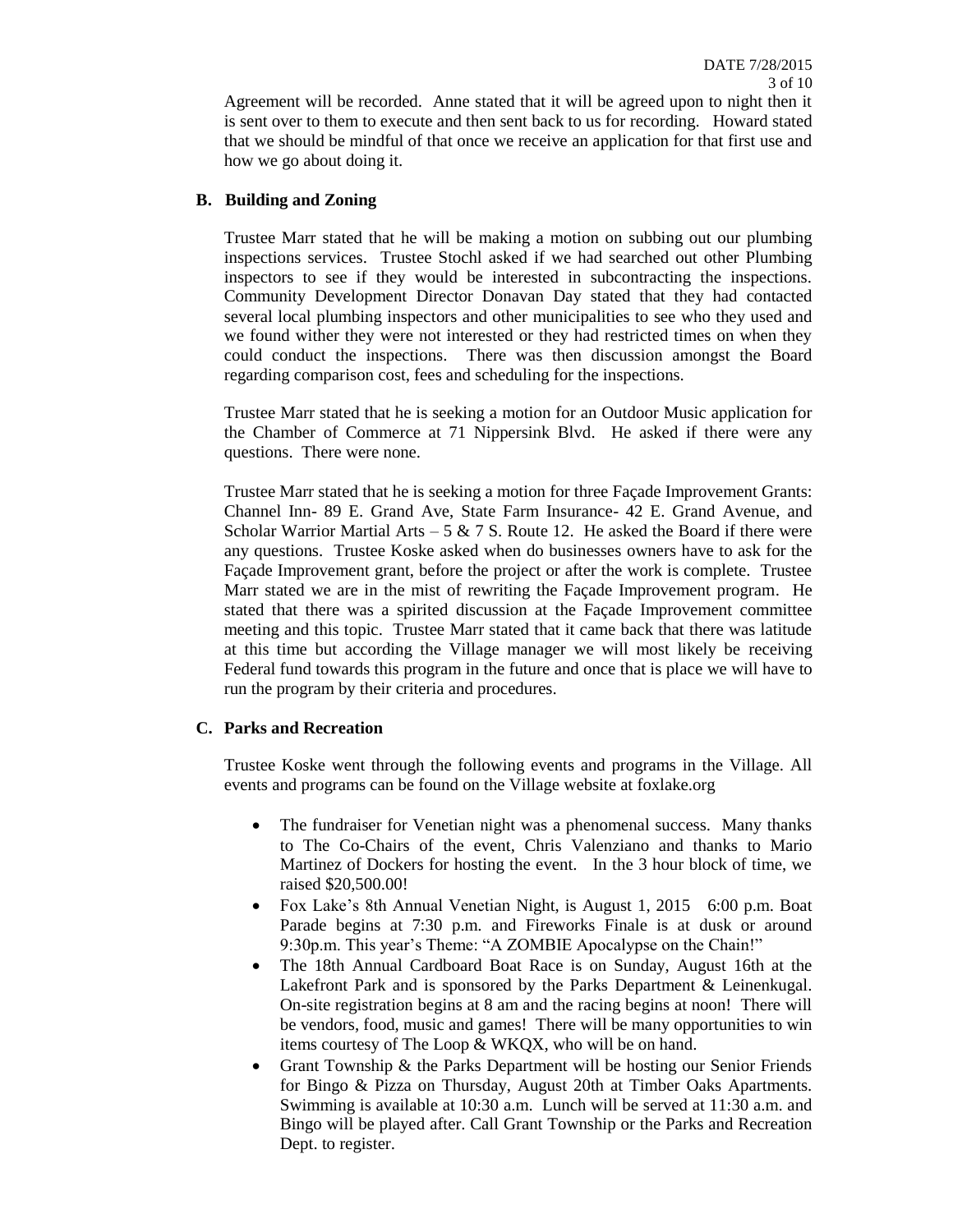Friday, August 21st Lifesource will be at Village Hall for a Blood drive from 12:30 p.m.-6:30 p.m. in the Council Chambers. Appointments are recommended, but not required.

## **C. Planning**

Trustee Marr stated that he does not have anything to report for planning however he recalled one item he would like discuss regarding the Lake County IGA. Trustee Marr stated that they have Donovan Day listed as the Contact person. Trustee Marr asked if we should for down the road make the attention be directed to the Community Development Director as opposed to a specific individual. Howard stated that we have the ability to send notice if changes to arise that we need to change the contact name and it is not necessary at this point.

#### **D. Public Safety**

Trustee Jensen stated he did not have anything to report from Public Safety this evening.

#### **E. Sewer and Water**

Trustee Murrey asked if there were any questions on the engineering list. There were none.

#### **F. Streets**

Trustee Konwent stated that she would be asking for a motion to approved Ordinance 2015-33, An Ordinance Amending Section 8-4-14 of the Village Code Related to Commuter Parking Rates and Fines and Section 8-4-13 Related to General Parking Violation Fines. She asked the Board if there were any questions. There were none.

## **VII. Motion to adjourn from Committee of the Whole and Reconvene Village Board Meeting**

*Trustee Marr made a motion to adjourn from the Committee of the Whole and reconvene the Village Board Meeting at 6:52 p.m., Seconded by Trustee Konwent.*

| A roll call vote was taken as follows: |     |
|----------------------------------------|-----|
| <b>Trustee Murrey</b>                  | Aye |
| Trustee Jensen                         | Aye |
| <i>Trustee Stochl</i>                  | Aye |
| <i>Trustee Konwent</i>                 | Aye |
| <i>Trustee Marr</i>                    | Aye |
| <i>Trustee Koske</i>                   | Aye |
| <b>Motion Carried</b>                  |     |

## **VII. Motions for Approval**

#### **Finance**

*Trustee Stochl made a motion to approve the Expenditures, Warrants and Transfers dated July 28, 2015 in the amount of \$595,251.27, Seconded by Trustee Koske.*

*A roll call vote was taken as follows: Trustee Murrey Aye Trustee Jensen Aye*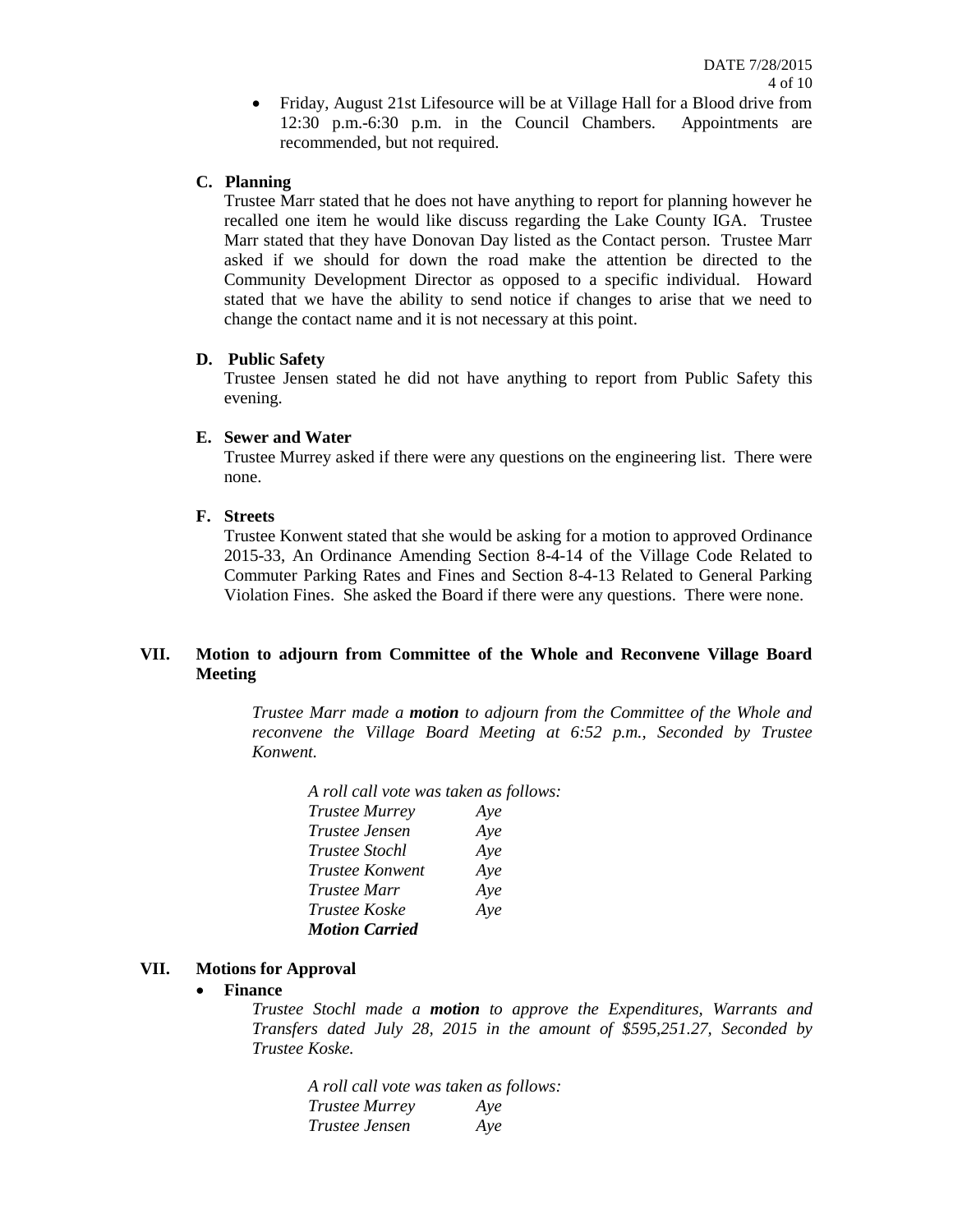| <i>Trustee Stochl</i> | Aye |
|-----------------------|-----|
| Trustee Konwent       | Aye |
| Trustee Marr          | Aye |
| <i>Trustee Koske</i>  | Aye |
| <b>Motion Carried</b> |     |

*Trustee Stochl made a motion to approve Ordinance 2015-37, An Ordinance of the Village of Fox Lake, Lake and Mc Henry Counties Approving a First Amendment to Redevelopment Agreement*, *seconded by Trustee Marr.*

| A roll call vote was taken as follows: |     |
|----------------------------------------|-----|
| <b>Trustee Murrey</b>                  | Ave |
| <i>Trustee Jensen</i>                  | Aye |
| <i>Trustee Stochl</i>                  | Aye |
| <i>Trustee Konwent</i>                 | Aye |
| <i>Trustee Marr</i>                    | Aye |
| <i>Trustee Koske</i>                   | Aye |
| <b>Motion Carried</b>                  |     |

#### **Building and Zoning**

*Trustee Marr made a motion to approve Resolution 2015-R-23, A Resolution Approving an Intergovernmental Agreement with Lake County for Use of Lake County Plumbing Inspection Services, Seconded by Trustee Jensen.*

| A roll call vote was taken as follows: |     |
|----------------------------------------|-----|
| <b>Trustee Murrey</b>                  | Aye |
| Trustee Jensen                         | Aye |
| <i>Trustee Stochl</i>                  | Aye |
| Trustee Konwent                        | Aye |
| Trustee Marr                           | Aye |
| Trustee Koske                          | Aye |
| <b>Motion Carried</b>                  |     |

*Trustee Marr made a motion to approve an Outdoor Music Application by Fox Lake Area Chamber of Commerce, to allow outdoor music at 71 Nippersink Blvd. on Sunday, August 9, 2015 from 10A.M. to 4P.M., Seconded by Trustee Koske.*

| A roll call vote was taken as follows: |     |
|----------------------------------------|-----|
| <b>Trustee Murrey</b>                  | Aye |
| Trustee Jensen                         | Aye |
| <i>Trustee Stochl</i>                  | Aye |
| Trustee Konwent                        | Aye |
| <i>Trustee Marr</i>                    | Aye |
| Trustee Koske                          | Aye |
| <b>Motion Carried</b>                  |     |

*Trustee Marr made a motion to approve the Façade Improvement Committee recommendation for the Façade Improvement Application of Noel Working owner of the building located at 89 E. Grand Avenue, Seconded by Trustee Konwent.*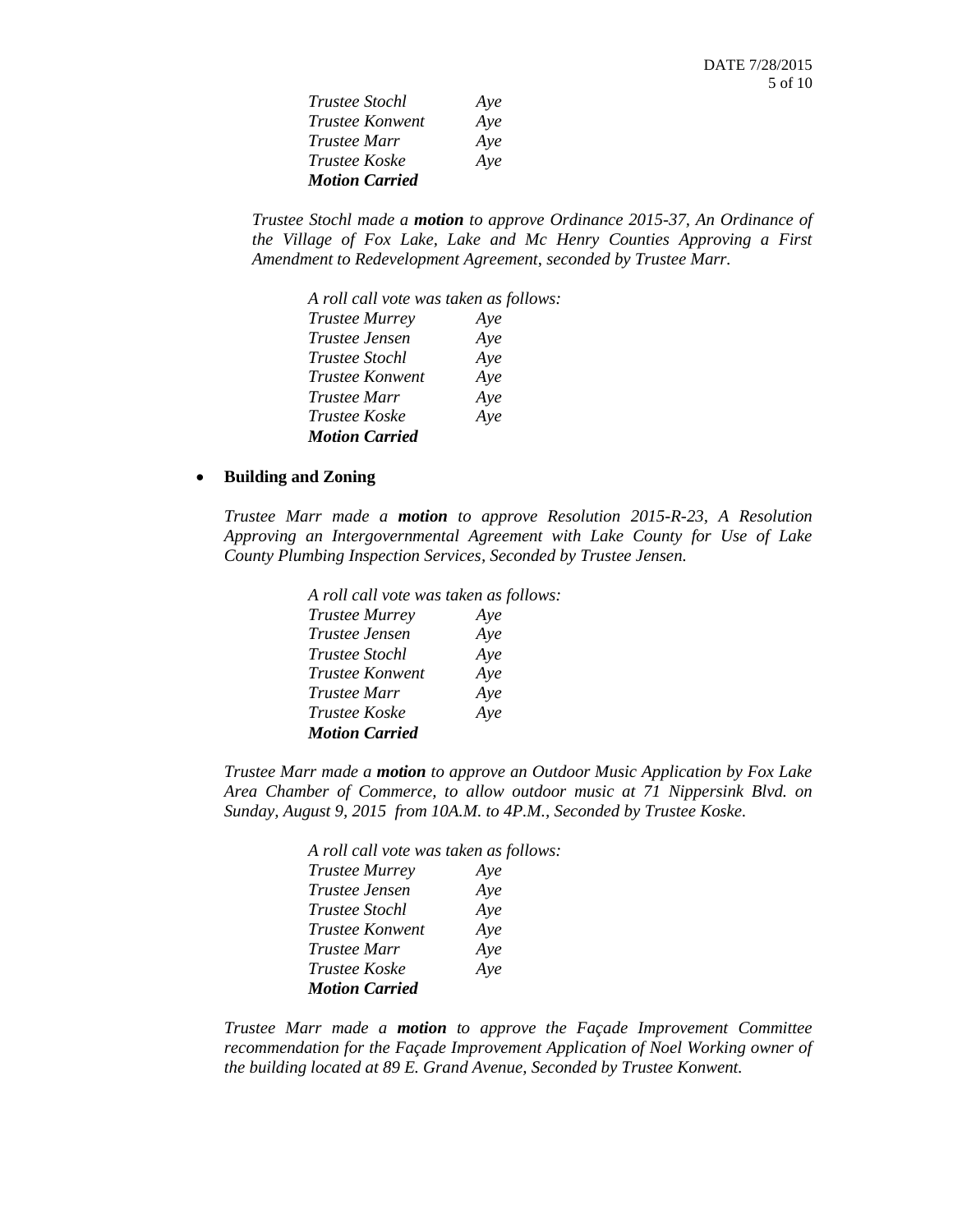*A roll call vote was taken as follows: Trustee Murrey Aye Trustee Jensen Aye Trustee Stochl Aye Trustee Konwent Aye Trustee Marr Abstain Trustee Koske Aye Motion Carried*

*Trustee Marr made a motion to approve the Façade Improvement Committee recommendation for the Façade Improvement Application of Dave Dingman owner of the business at 42 E. Grand Avenue, Seconded by Trustee Jensen.*

> *A roll call vote was taken as follows: Trustee Murrey Aye Trustee Jensen Aye Trustee Stochl Aye Trustee Konwent Aye Trustee Marr Abstain Trustee Koske Aye Motion Carried*

*Trustee Marr made a motion to approve the Façade Improvement Committee recommendation for the Façade Improvement Application of Robert Mesce and Marina Schmidt owner of the business at 5 &7 S. Route 12, Seconded by Trustee Koske.*

| A roll call vote was taken as follows: |
|----------------------------------------|
| Ave                                    |
| Aye                                    |
| Aye                                    |
| Aye                                    |
| Aye                                    |
| Aye                                    |
|                                        |
|                                        |

**Streets**

*Trustee Konwent made a motion to approve Ordinance 2015-33, An Ordinance Amending Section 8-4-14 of the Village Code Related to Commuter Parking Rates and Fines and Section 8-4-13 Related to General Parking Violation Fines, Seconded by Trustee Marr.*

| A roll call vote was taken as follows: |     |
|----------------------------------------|-----|
| <b>Trustee Murrey</b>                  | Aye |
| Trustee Jensen                         | Aye |
| Trustee Stochl                         | Aye |
| Trustee Konwent                        | Aye |
| Trustee Marr                           | Aye |
| Trustee Koske                          | Aye |
| <b>Motion Carried</b>                  |     |

#### **VIII. Items to be Removed from the Consent Agenda**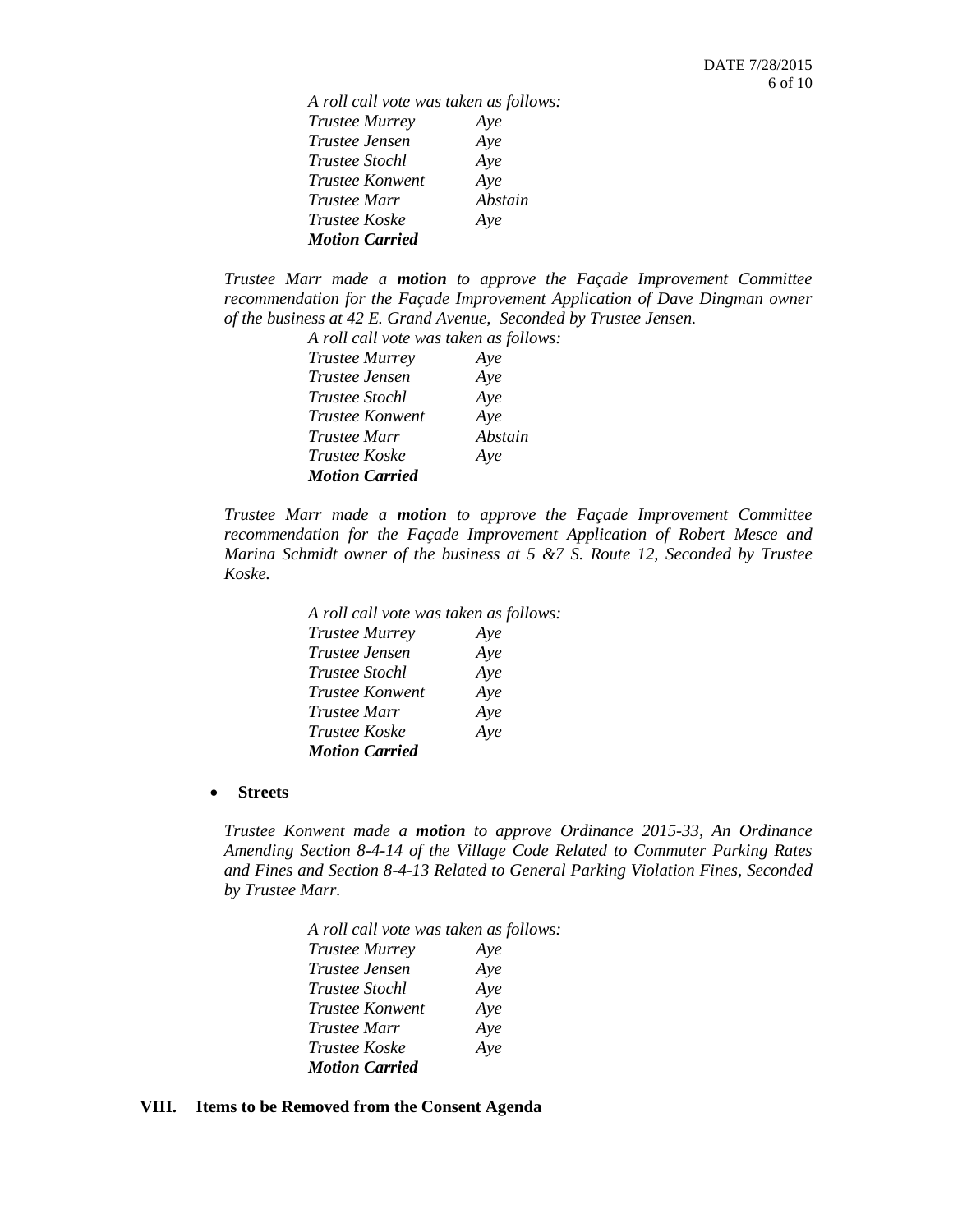## **IX. Consent Agenda**

*Trustee Jensen made a motion to move that items A through B to be established as the Consent Agenda for this meeting by unanimous vote, seconded by Trustee Konwent.*

| A roll call vote was taken as follows: |     |
|----------------------------------------|-----|
| <b>Trustee Murrey</b>                  | Ave |
| Trustee Jensen                         | Aye |
| <i>Trustee Stochl</i>                  | Aye |
| <i>Trustee Konwent</i>                 | Aye |
| <i>Trustee Marr</i>                    | Aye |
| <i>Trustee Koske</i>                   | Aye |
| <b>Motion Carried</b>                  |     |

*Trustee Konwent made a motion that the consent agenda as established by the prior motion be passed, seconded by Trustee Jensen.*

| A roll call vote was taken as follows: |     |
|----------------------------------------|-----|
| <b>Trustee Murrey</b>                  | Aye |
| <i>Trustee Jensen</i>                  | Aye |
| Trustee Stochl                         | Aye |
| <i>Trustee Konwent</i>                 | Aye |
| <i>Trustee Marr</i>                    | Aye |
| Trustee Koske                          | Aye |
| <b>Motion Carried</b>                  |     |

#### **X. Items Removed from the Consent Agenda**

## **XI. Attorney Comments**

Howard Teegen stated that Bright Oaks is getting off the ground and have gotten everything in place for them to get their permits. Donovan Day stated that they have been issued their Foundation permit. Howard stated that one of the issues is that one of the Ordinances regarding deferral of water connection fees provided they need to have permits within six- months after the approval and they are beyond that. Howard then stated that he felt that this was something that the Board would be to upset about allowing that to move forward and if anyone has an issue the time to discuss would be now. Howard stated that they had a difficult time getting approval of the bank that owns the remainder of the property to establish that detention pond. Howard stated that it is a very sensitive detention pond and so we have reminded them that they have to be very careful with it. Howard asked Anne if the engineers have seen the revised plans of the retention pond. Anne stated that yes they have reviewed the plans. Howard stated that if they have reviewed the plans everything should be in place to move forward. Mayor Schmit stated that he would like to add that the temporary entrance off of Route 134 has been approved I-DOT.

## **XII. President's Comments**

Mayor Schmit stated that the water tower is complete and they are waiting on paint and once that is complete they will start testing the tower.

Mayor Schmit stated that we attempted to place the Village Board meeting packets online and there is a spot on the Village Website for it. However we have run into a glitch getting them uploaded so hopefully they will be online by the next meeting.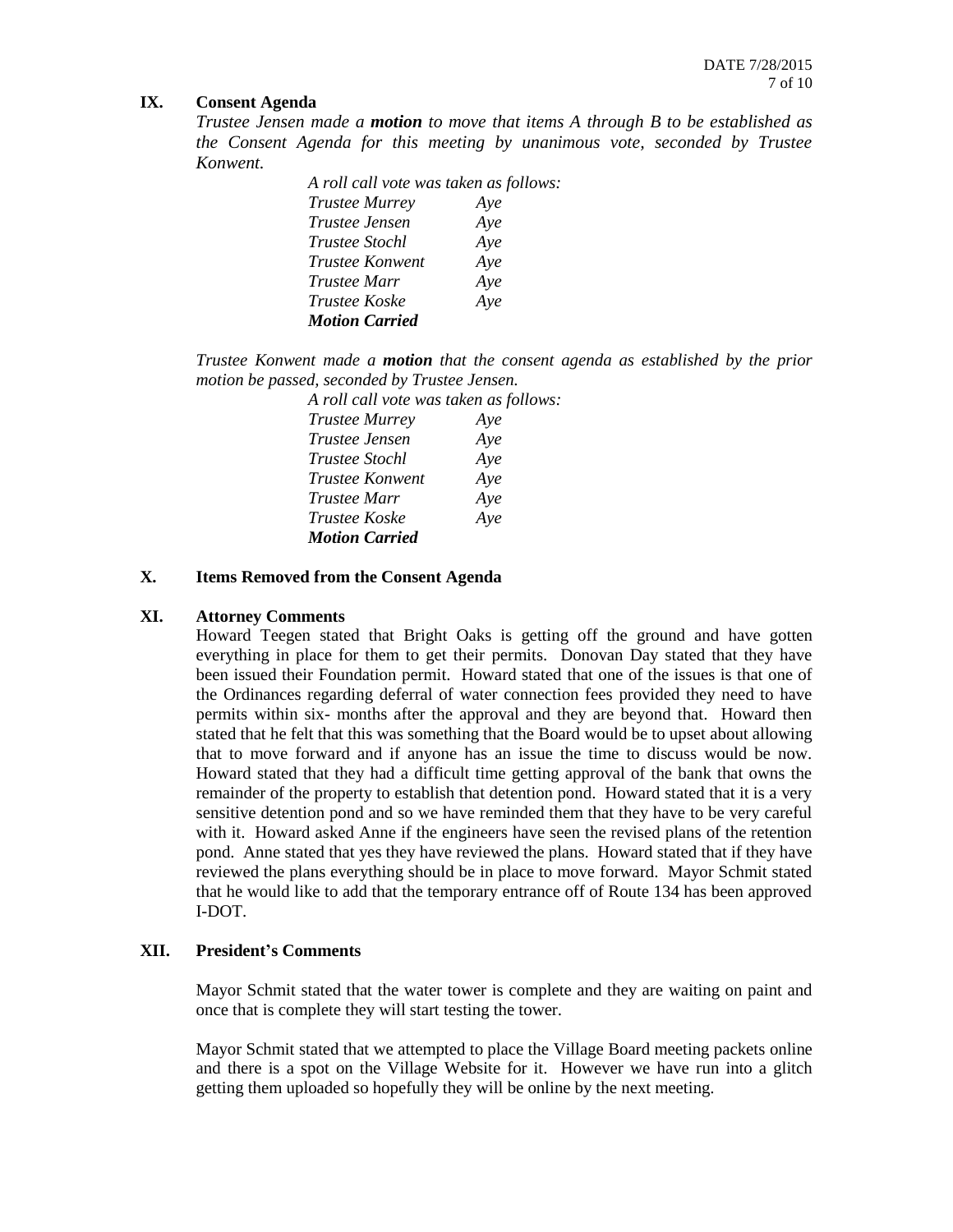Mayor Schmit stated that the  $3<sup>rd</sup>$  Annual Town hall meeting will be held at Grant High School Auditorium on Thursday, September  $17<sup>th</sup>$ 

#### **XIII. Audience Comments**

Joseph LeJoy stated that he is the founder and Vice-resident of LeJoy Precision that is moving into the Village. Mr. LeJoy stated that he wanted to public tell the Board that after working with many other municipalities 23 years, he has never dealt with a Municipality that was outstanding as Fox Lake. He went on to state that the amount of help they have received from Donovan and the Building Department and the entire Village has been overwhelming and that he wanted to thank the Village personally for their help. Mayor Schmit welcomed them to the community and that we look forward to working together.

## **XIV. Executive Session**

*Trustee Koske made a motion to retire into Executive Session at 7:04p.m. for Threatened Litigation to include Anne Marrin Village Administrator, Deputy Clerk , Carol Ward, and Representatives of Travelers Insurance, Seconded by Trustee Konwent.*

*A roll call vote was taken as follows: Trustee Murrey Aye Trustee Jensen Aye Trustee Stochl Aye Trustee Konwent Aye Trustee Marr Aye Trustee Koske Aye Motion Carried* 

# **XV. Reconvene the Village Board Meeting**

*Trustee Stochl made a motion to reconvene the Village Board Meeting at 8:25 p.m., seconded by Trustee Konwent.*

*A roll call vote was taken as follows: Trustee Murrey Aye Trustee Jensen Aye Trustee Stochl Aye Trustee Konwent Aye Trustee Marr Aye Trustee Koske Aye Motion Carried*

## **XVI. Adjournment**

*Trustee Stochl made a motion to adjourn the Village Board Meeting at 8:25p.m., seconded by Trustee Konwent.*

*A roll call vote was taken as follows: Trustee Murrey Aye Trustee Jensen Aye Trustee Stochl Aye Trustee Konwent Aye Trustee Marr Aye Trustee Koske Aye Motion Carried*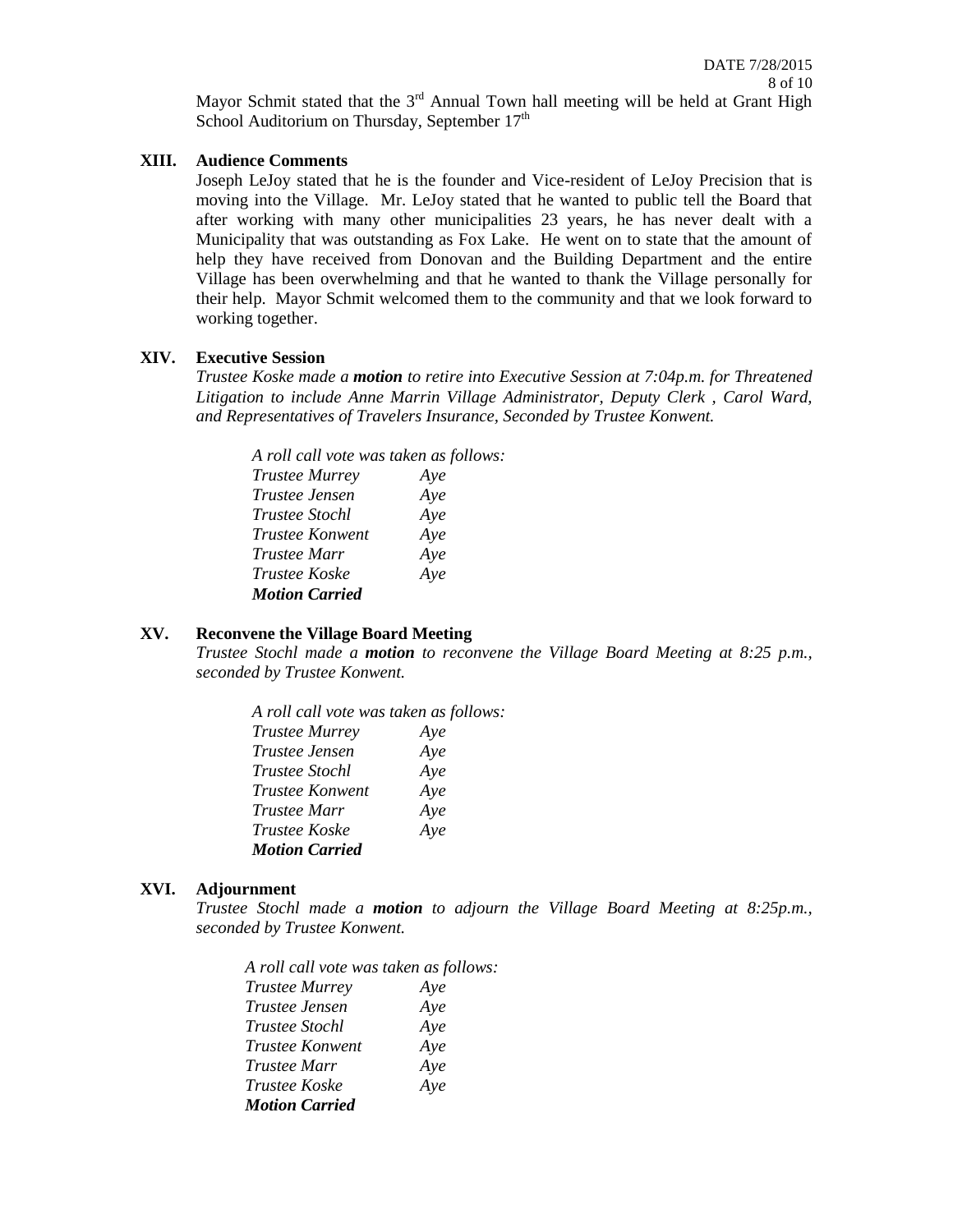Meeting was adjourned at 8:15 p.m.

Niki Warden, Village Clerk

\_\_\_\_\_\_\_\_\_\_\_\_\_\_\_\_\_\_\_\_\_\_\_\_\_\_\_\_\_\_\_\_